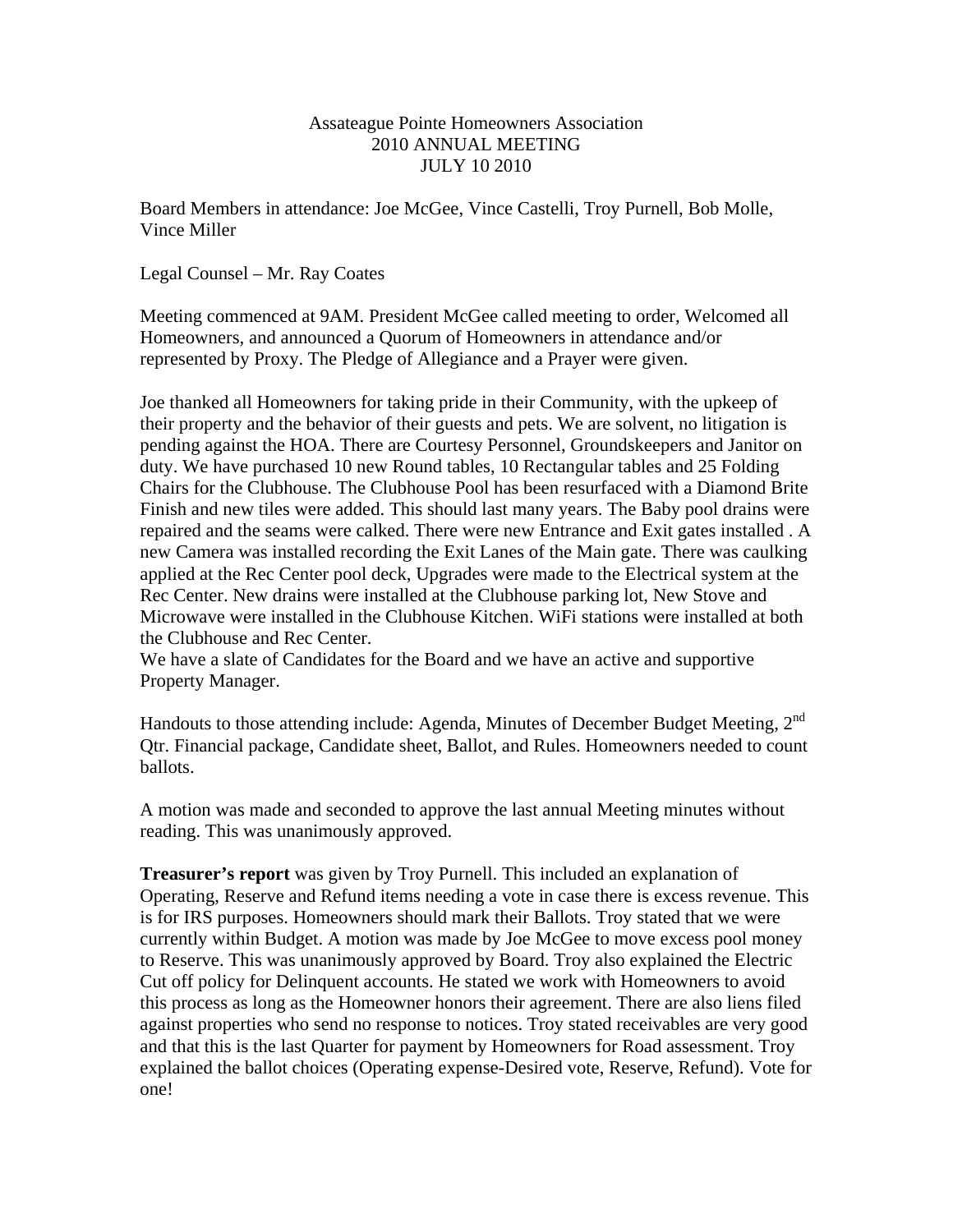**Property Manager** report given by Troy Purnell. Homeowners were complimented on the help given to keep the Community looking good. He requested a new Lawn Mower be purchased for the grounds crew. Groundskeepers now on duty for Summer, Fall.

## **COMMITTEE REPORTS**

ECC -- Cathy Ortel gave report. Thanked the members of her Committee for the great job they did on inspections and follow-ups. She stated there were 350 violations last year as compared to this years 240! There are 43 violations still needing addressed. Cathy requested those Homeowners to please call or communicate with her on actions being taken. She stated her committee is open to suggestions or complaints. Please communicate those questions to the Front Office. She reminded Joe that they are also looking at Common Areas that need improvement. Cathy and her committee were thanked by the Board for the fine job they have been doing.

## **STORAGE LOT REPORT**

Joe explained that the Hale's resigned because of health problems. He thanked them for their past help. Fred and Dale Verga have volunteered to take over this job and submitted their report. Upon their inspection it was noted many slots have repeat offenses. They asked that notice be given that these violators must take action on these offenses!! Joe stated that if no action was taken by these violators that the lot would be taken from them and they would be required to remove anything they had on lot! Fred also requested that the Association help with clearing the out of control vegatation building up in the area. He also stated many lots are just storing JUNK in these lots and it is looking bad. Troy stated that they would be spreading the stone piles throughout the lot area. The Board is to consider increasing the fee for lots in this storage area. Vince Castelli asked that the concrete blocks be updated with Lot #, Joe stated because so many were missing that it was decided to paint the lot # on the stones. Fred and Dale were thanked for their help with this area.

**VALUE, SAFETY, AND BEAUTY (EASE OF MOWING)—**Troy stated all was OK at this time.

## **BEAUTIFICATION & POOL/PIER COMMITTEE**

Bob Molle gave Carl Thompson's report. Bob reported Carl was feeling better and hoped to return to full speed soon. Carl stated since last July's meeting we have had many positive items happening in the Community. He stated the Pier was washed and sealer applied by our Maintenance people, the Pool was the best it has been, the new roadways have made the Community look much better. The recent Community Clean-up day was again successful. He thanked all who participated in helping make the Common areas and flower beds in the Community look great. We built a new horseshoe pit ( shoes are at the Main Office). We have started a new program this year under the leadership of Kay and Mike Whaley. It is called "Adopt a Daisey" to assist in keeping the planting areas looking good by weeding and watering. If you are interested, please contact Kay. The Paddle boats have been looked at by Mike Whaley. Repairs have been done and parts have been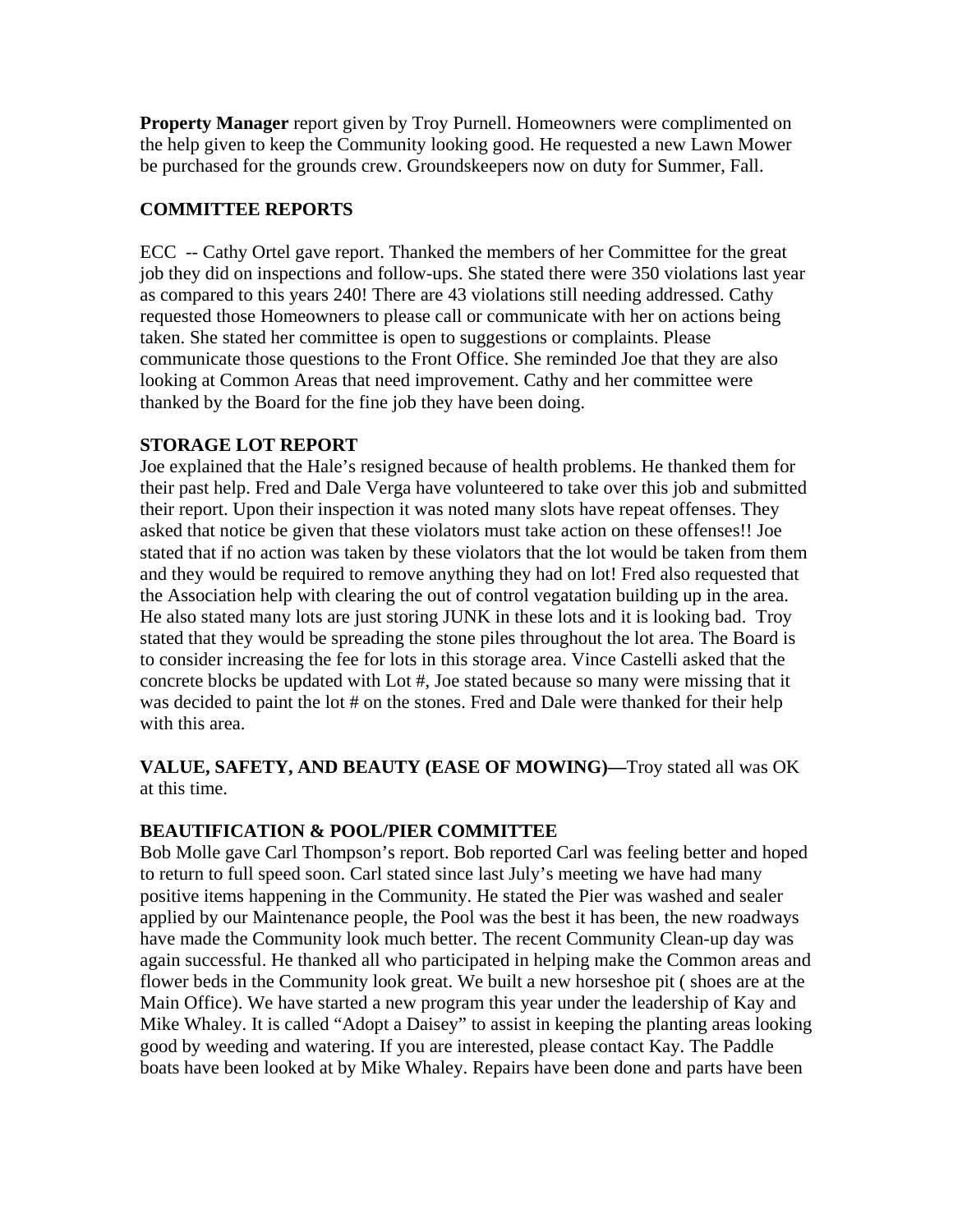ordered for further repairs.. Thank Mike. Carl asks the Homeowners for help in policing this area to remind about tie up of boats and storage of life jackets.

Carl listed several items that he felt needed attention.

- 1. The pond behind the Clubhouse pool has eroded several feet over the years and although some minor repair has been done there still needs to be a program in place to install stones to keep the earth from further erosion.
- 2. The Storage Lot area is in need of attention. He understands there are new persons taking over this area. He asks the Boards to give them all the help they need to improve this area.
- 3. Recommends that a contract be mad with a company to look after the pond fountains to service, install, remove and store over the winter. To perform maintenance on them during this time.
- 4. Ask Troy to look further in to what we can do to help with the health of these ponds. (Troy stated we have asked the golf Courses and others in the area about this and they have stated there really isn't much more you can do to address these issues in an economic way.)

## **BUDGET COMMITTEE**

No member was present. Troy explained that questions have been given by e-mail by members and they were answered and were satisfied with the explanations given. (We are, however, on Budget to date.)

## **ENTERTAINMENT COMMITTEE**

Members not present. Joe reported on upcoming events for this year and the success of those held so far. He stated the Committee was reviewing not having Homeowners bring side dishes as this has not been working out. Possibly raising the fee for events by a dollar or two may pay for the sides for these events. We are also looking to have signs made for posting at Clubhouse entry areas at those times when the Pool and Clubhouse are restricted to those Homeowners who have paid for the event. This would avoid the confusions we have had on the past with these events.

## **OLD BUSINESS**

**Drainage Areas** – We have improved many areas. There still are more that will require further study. We have had a study done this past off season and that report had a \$25,000 improvement project to take care of all. Board is considering what course of action we will take.

**Paddle Boats** – Mike Whaley has taken the lead in having the paddle boats repaired and put in good working condition. A list of parts was ordered and we are currently awaiting delivery to begin repairs.

## **PHRAGMITES**

It was explained that the phragmites were sprayed. However, the DNR has stated that we could not cut them down in the wetland area. They explained that we are in a "Wet" wet land and it is against the law to enter to cut down any vegatatation in those areas. They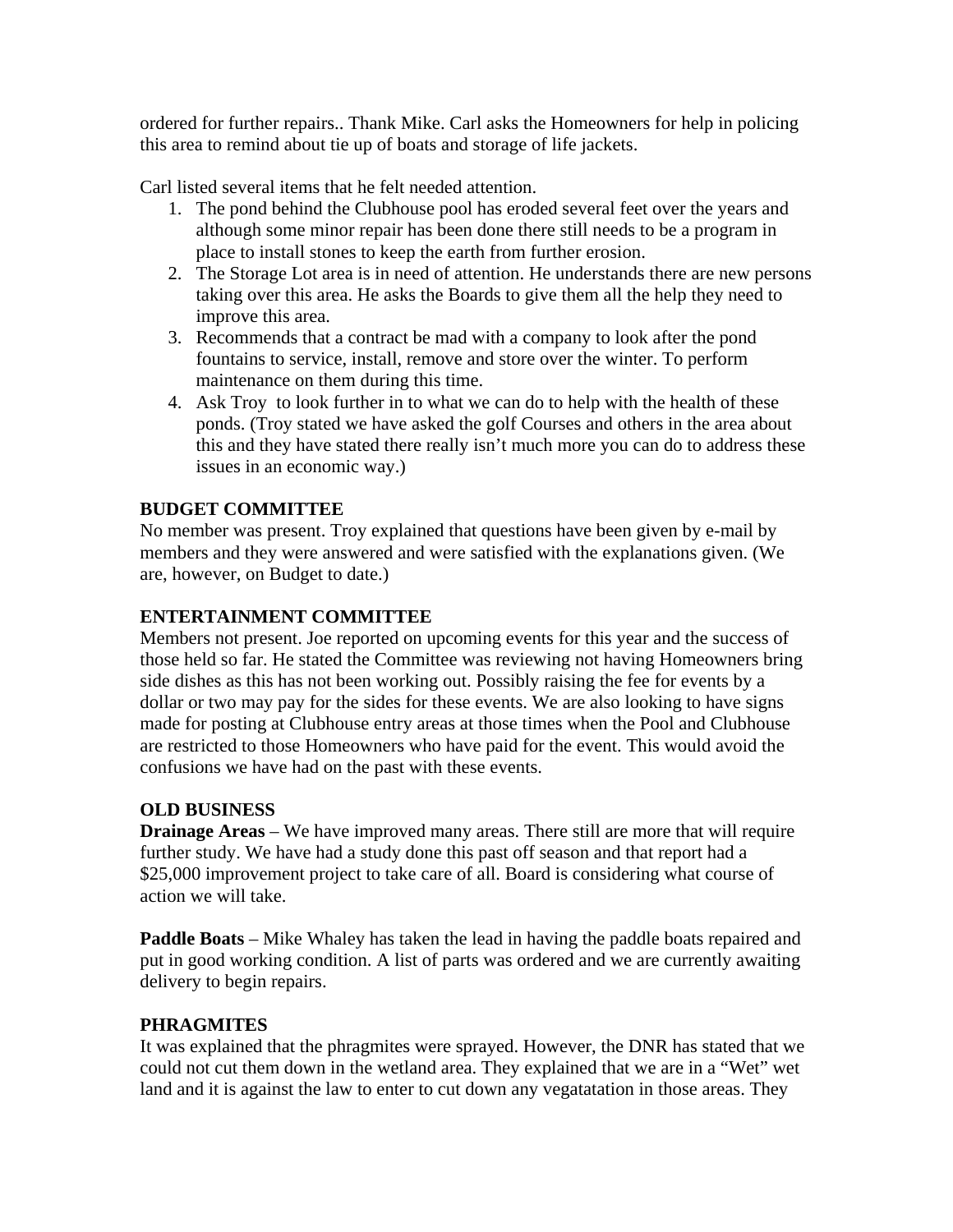stated most times these dead phragmites usually are knocked down by wind and tides. We can cut those phragmites that are not in the wet area. (re: on the bank adjoining the wetland).

# **MUSKRATS**

These animals are a good part of the problem with erosion along the banks of our ponds. We have again this year had a trapper in to help with this control. He was able to trap 23 animals which should help with this problem.

## **SPEED LIMIT**

There is a 15 MILE PER HOUR speed limit through out the Community! There have been speed limit signs installed throughout!

## **OTHER ISSUES**

 1. There again have been complaints about underage drivers and speeding of golf carts. All Homeowners are asked to help police this area of concern. We are not asking for confrontations. It would suffice to have an incident report turned into the office. Homeowners are asked to insure that there is AT LEAST ONE lot number on their cart. It you can we request you put number front and back. (and certainly where it is visible).

- 2. If you rent or have family or guests to your property please be careful who you let come to your home and PLEASE explain the rules of the Community!!
- 3. There was a letter of complaint turned in on a recent incident involving several homeowners and guests. Homeowner Bill Lefevre asked what course of action the Board is taking. The Board is turning this over to the ECC for action, and have also asked Attorney Ray Coates to advise of actions the Board should take.

## **NEW BUSINESS**

The Clubhouse and Rec Center parking lots are in need of Sealing. We will investigate cost for increasing WiFi coverage.

There was also discussion on some recent Theft of lawn decorations and also Home break-in. Homeowners were asked to insure they report these incidents to the Front Office or a Board Member. It is important we know so we can take some steps of action in our investigations and possible help with increased patrols in those areas reporting these incidents. We also asked Homeowners to be vigilant of their neighbors property when in the Community.

# **CANDIDATE INTRODUCTIONS**

There were no nominations from the floor.

Bob Molle and Joe McGee were introduced as the nominees for Board of Directors. Each gave a short Biography and requested Homeowners vote them to serve another Two (2) years on Board.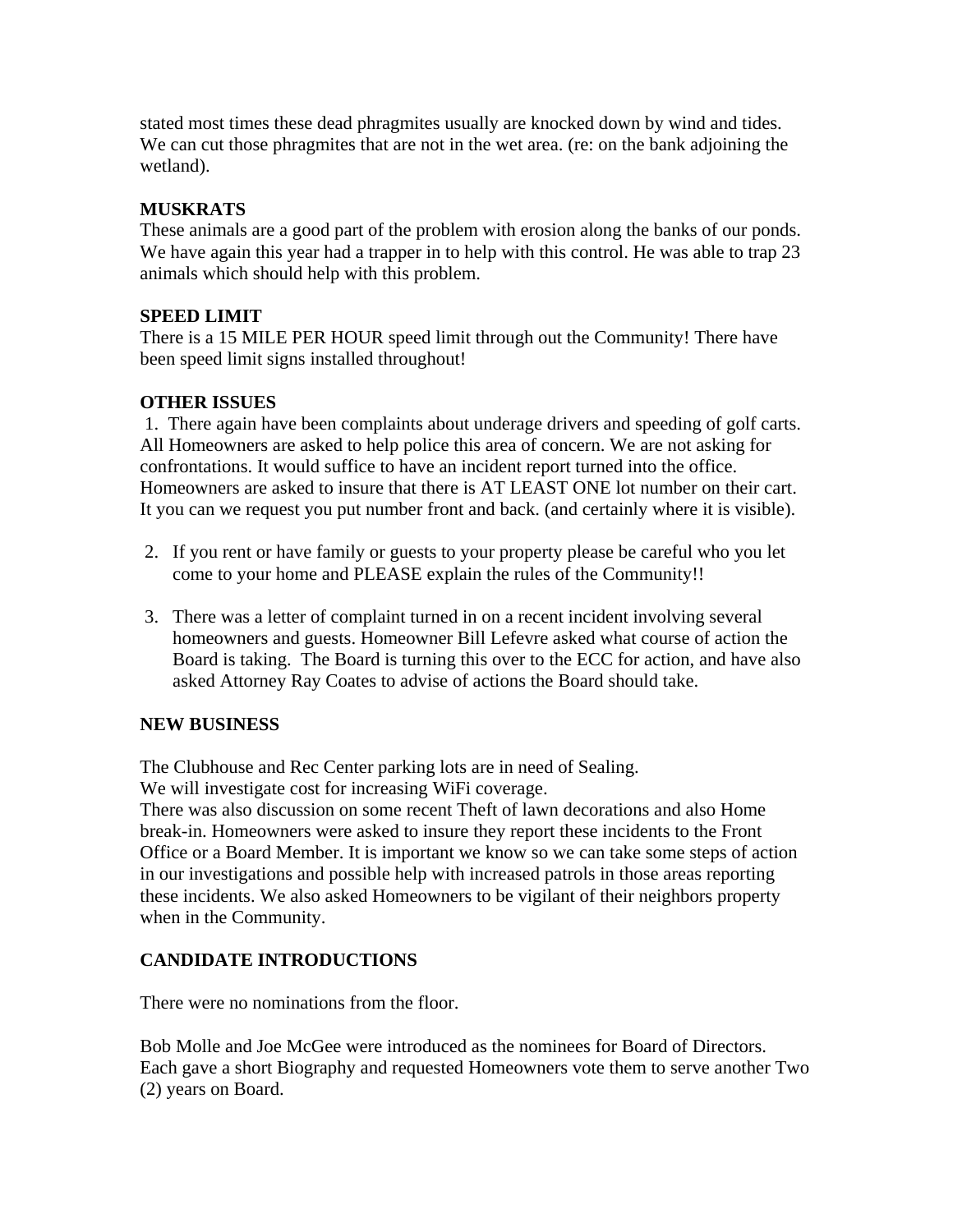## **HOMEOWNER OPEN DISCUSSION**

#### Lot  $\#$  405

Stated property was broken into. No signs of forced entry. Wasn't treated with concern about incident. Not told to fill out incident form. Did call Police/Sheriff. Wanted to know who has access to keys. Nothing of value was taken (decorative items, toy chest, pictures.) Joe explained keys are kept locked in office and only given out with Homeowners consent. We will place notice in Newsletter regarding Break-Ins.

#### Lot#469

Requested we insure signs are placed at Clubhouse day of any event causing closure of Clubhouse and Pool.

#### Lot #153

Questioned what the procedure was for power outages. She called Choptank and was asked for Acc't. # which she did not know. Called Gate House but received no response. Joe explained procedure and will instruct Office and Gatehouse on same.

## Lot #342

Stated she enjoyed the  $4<sup>th</sup>$  of July picnic. Stated she was on a pond lot and asked about procedure for cutting bushes along pond. They are out of control. We are not weed whacking this area. Joe stated we are addressing. Board needs to discuss what we need to do to resolve all pond vegatation and tree issue.

#### Lot #278

Requested we maintain the natural look of the pond areas. Questioned the sign in a Homeowners window regarding "Caution – German Shephard

#### Lot #465

Questioned excess trash in dumpster area. Joe explained the hauler was called but did not get here with another Dumpster. We are setting up procedures to insure this does not happen again. Also asked about installing lattice work at his Courtyard. Was told to submit form to ECC for approval.

#### Lot #201

Asked if there was something we could do about moving Dumpsters and stairs as people do not seem to want to walk past the first dumpster and trash get thrown on ground or on top of an already full dumpster! Board explained this is an ongoing issue and we are looking at ways to improve. Also asked about how often washers are serviced. ( On and as needed basis). Also questioned change machine empty or jammed. (We will look into).

#### Lot#324

Questioned Lot erosion on S. Longboat and the tree that was in the middle of the Pond. (We will address). Also dog not on leash and the confrontation that happened. (will investigate) Requested Gate personnel not throw cigarette butts from window of truck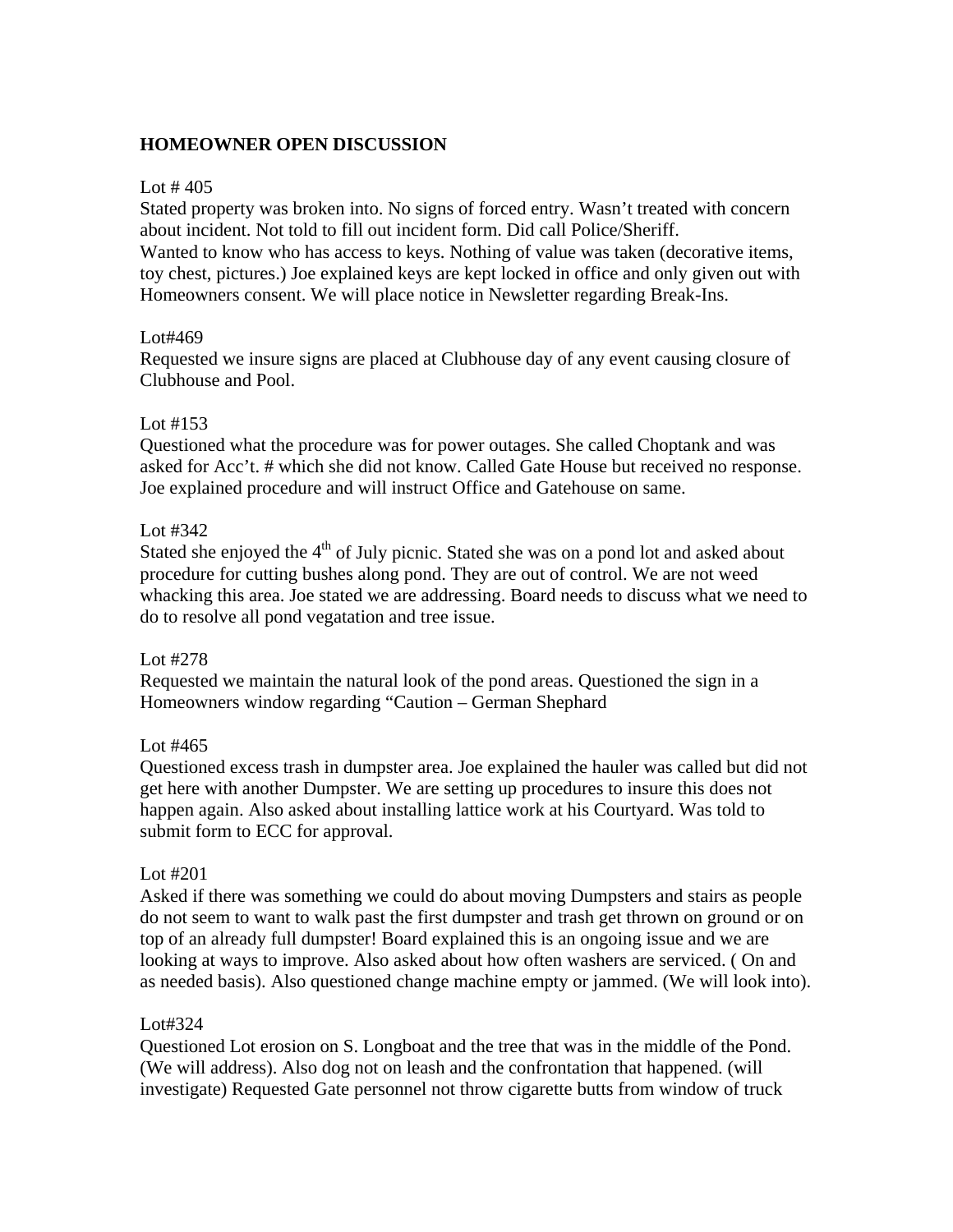and could they observe and report visible home damage. (Joe stated they already look for damage and report it)

#### Lot#90

Thanked all Homeowners who have volunteered to take care of the Flower beds. They really look good ! Asked for more volunteers to do this. Also, read a letter giving history of the many, many things the McGee's have done in and for the Community almost since inception. Volunteering countless hours to make the Community events successful. Serving in many areas to insure AP is the place to be at the Beach. He requested that the sitting area in the front park area be designated with a sign reading "McGee Park". The Board motioned and voted that same be done.

## Lot#425

Asked about security issues in the Park and requested all Homeowners take part in being vigilant in this area. The Board agreed. Also asked about what could be install in patio areas. Troy stated that they must be portable structures.

## Lot #92

Questioned if electric rates were going down this year, Troy stated that he thought they would be. Also asked about the certification of personnel at pools. Troy stated all were certified and were doing a good job.

## Lot #321

Also asked about Pond erosion and tree in pond. Asked for neighbors to help each other with security of community. He was complimentary about the many who already do.

## Lot 375

1<sup>st</sup> time at meeting. Complemented on how well things are going. Questioned what can be done about dog issues (on others property and no leash). Also questioned whether there were packets given or available for Renters and Guests. He was told individual Homeowners are responsible for their Renters and Guest as they had and should know the rules and regulations of the Community. Further the Homeowner is responsible for anyone using his property.

#### Lot# 120

Saw a Boat and Truck stored on Basketball court. Confronted person and was given a hard time. Board investigating. These incidents should be reported immediately to gatehouse or front office.

Some Homeowners questioned the taxes and value of Lots and Homes. They were told they have a right to appeal to the County and should do so if they feel their assessment is too high.

There was question about bringing back the Neighborhood Watch. Most felt it was a good idea. The following Homeowners have volunteered to be participants is such a watch: Lot #'s 521, 324,258.